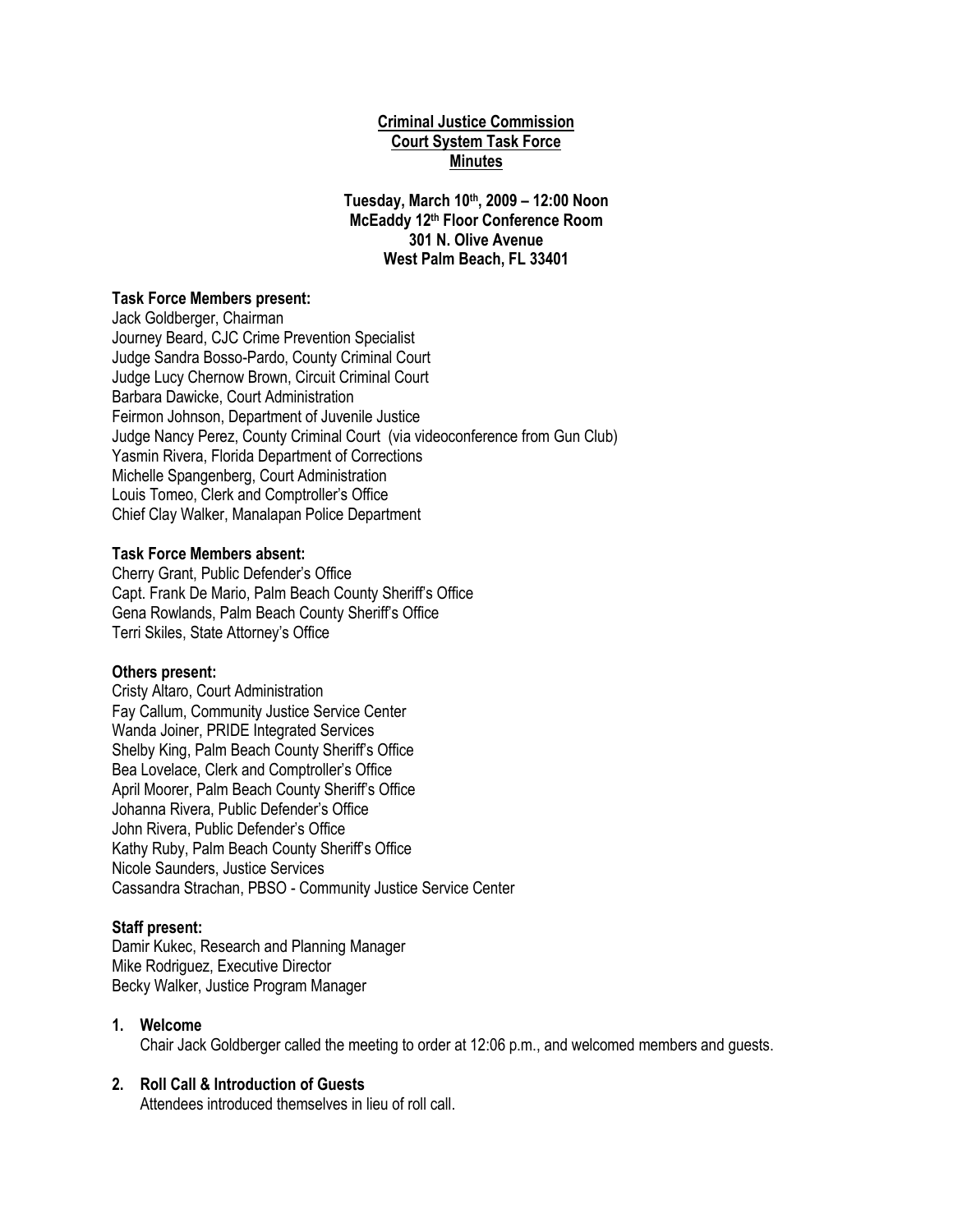# **3. Approval and/or Additions to the Draft Agenda**

The draft meeting Agenda was approved without amendments.

# **4. Approval Draft Minutes**

The draft minutes for the February 10<sup>th</sup>, 2009, were approved.

# **5. Chairman's Comments**

- a. Sara Blumberg discussed the new Administrative Order 10.409-02/09 (Inactive Traffic Citations), and specifically the provision concerning the dismissal of any civil traffic infraction citations which have had no activity for the past seven (7) calendar years.
- b. Chair Goldberger informed the members about the availability to obtain prior Agendas and Meeting Minutes at the Task Force Web Link - [http://www.pbcgov.com/criminaljustice/task\\_force/court/](http://www.pbcgov.com/criminaljustice/task_force/court/)
- c. Judge Lucy Chernow Brown described the upcoming training luncheon, "Putting on Experts at Trial in Criminal and Civil Cases", being held by the Palm Beach County Bar Association - Judicial Relations Committee. Judge Brown is a featured speaker for this event.
- **6. New Business** No New Business
- **7. Old Business** No New Old Business

## **8. Updates**

- a. **No Contact Orders** April Moorer and Kathy Ruby, Palm Beach County Sheriff's Office Central Records Office, told members that only minor issues remain on obtaining BANNER access for their entire staff, and they are ready to schedule training. They are up-to-date on the backlog of Rescission Orders of No Contact. Ms. Ruby requested that a hard copy of the "Rescission Order" BANNER report continue to be generated while PBSO is working on obtaining BANNER access and training. There was a discussion regarding cases when a No Contact Order is initially issued, but subsequently the State Attorney's Office may "no file" the case and the prior No Contact Order is properly rescinded and notice provided to PBSO. Chair Goldberger requested that Journey Beard, CJC, and Louis Tomeo, Clerk & Comptroller's Office, to investigate the possibility of adding a box to the Court Event Form stating "No Contact Order Rescinded" and direct the Clerk's Office to provide notice to PBSO. Also, they will investigate the legalities of using the Court Event Form to accomplish this purpose since it is not a court order.
- b. **Violation of Probation (VOP) Felony Hearings**  Judge Lucy Chernow Brown, Circuit Criminal Court, described a pilot program for in-custody preliminary VOP hearings at Gun Club. The program will begin March 16<sup>th</sup> on Monday - Friday. The program will handle VOP warrants and some street violations. It is expected that cost savings will be realized since defendants will not require transportation to the various courthouse felony divisions, and should provide faster hearings and less jail time for defendants. This program will encompass all felony divisions at the main courthouse, and will be periodically reviewed. If the program is successful, there may be a possibility to expand it to the county court divisions. Judge Brown will continue to provide program updates to the Task Force.
- c. **Suspended License Assistance Program** Journey Beard, CJC, updated members about possible participant referral sources, three (3) possible trainers to teach individuals how to navigate the system to get their driver's license reinstated, and using the Community Justice Service Centers (CJSC) as a possible resource location. Sara Blumberg, Traffic Court Administrator, spoke to members about the possibility of a diversionary program for Driving Under Suspension (DUS) traffic infractions, particularly targeting those individuals with three (3) or more DUS offenses in order to prevent them from becoming